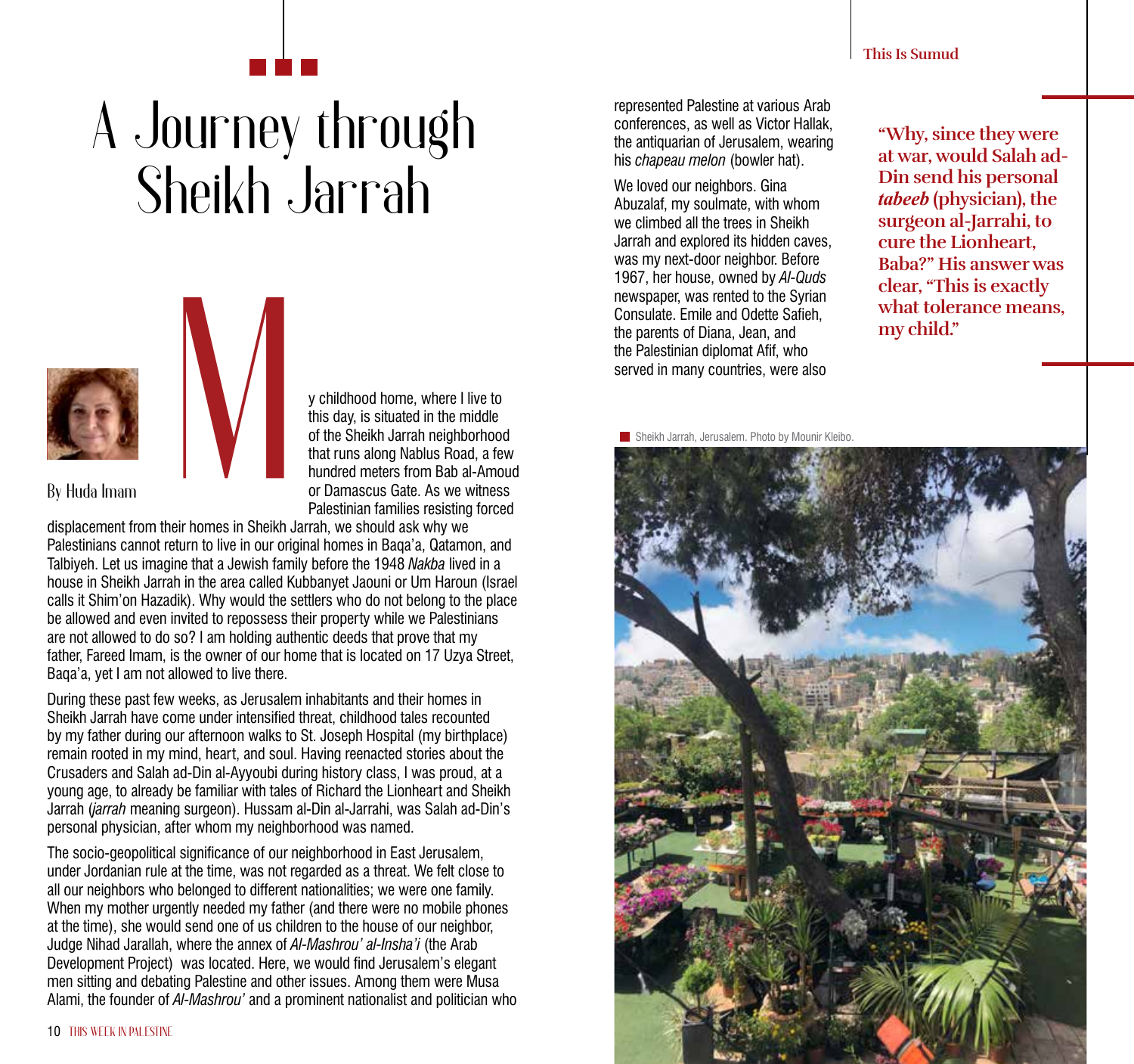

**T** "Welcome to the steadfast neighborhood of Sheikh Jarrah." Photo by Huda Imam.

next-door neighbors, as was Amani Kanaan. It was at our teenage parties at Amani's house where I first met Archbishop Hilarion Capucci, the Syrian patriarchal vicar of the Melkite Church whom Israel later deported for his political position toward Palestine.

With origins and buildings that trace to the sixteenth century, Sheikh Jarrah neighborhood hosted all Arab diplomatic missions before 1967. The Lebanese Consulate used to be in a house that belongs to the Husseini family and that now serves as the residence of the Irish representative. During the British Mandate, the mufti of Jerusalem, as well as the Lebanese diplomat and author George Antonius and his wife Katy, lived in this part of Sheikh Jarrah. The Egyptian Consulate used to be in the building where the French Consulate is today. Next to it, a house built in the 1920s style, owned by the Palestinian notable Rawhi Abdel Hadi, remains the Belgian Consulate to this day. Opposite Mount Scopus Hotel was the Saudi Arabian Consulate, occupied today by the *Shabak*

(Israeli intelligence). Many years later, when I met the Murad family during one of my visits to Jordan, I would regale them with tales of the Sheikh Jarrah neighborhood and tell their grandchildren, "Your house, built by your grandfather Mureed Murad, is beautiful! It's right next to our house. So come back and kick out the *Shabak* so you can return to live in it!" As a result of the 1967 War, the house was confiscated. which was "justified" on the basis of one of the most unjust and biased laws in history, the Absentee Law that prevents Palestinians who even happened to be in the country during the 1967 War from claiming their homes. While this violates international law, many Palestinians are categorized as "absentees" despite the fact that they, the owners of these properties, were in fact physically present! Exactly the same as what happened in 1948, when our home in Baqa'a, Jerusalem's Greek Colony, was expropriated even though my father was present on his land in Jerusalem at the time.

**The colorful past of the Sheikh Jarrah quarter and Baqa'a evoke nostalgia for many of us – family and friends who recall its history and people. "La Belle Epoque," this is our heritage, and we Palestinians will continue to belong to our landscape, culture, trees, birds, and fresh breeze. We will remain in our homes and draw our strength and hope from the honorable shabab al-Quds ( Jerusalem youth) whom I salute, and who currently stand up and resist marginalization and ethnic cleansing with a spirit of unity, determination, and dignity, fighting for our rights in Jerusalem, until the occupation ends.** 

Today, Israeli occupation police headquarters are based in a building that was slated to become the Austrian Hospital in order to replace the Austrian Hospice on the Via Dolorosa. Overlooking Wadi al-Joz and the Mount of Olives, newly built settlement units occupy the site of what was once the most charming hotel of Jerusalem, the Shepherd Hotel, which was demolished in 2011. The Parklane Hotel, today the Turkish Consulate, used to house the first PLO office

When I was a child, our favorite, most adventurous spaces to play hide and seek with the neighborhood children were the Tombeau des Rois and the caves of Kubbanyet Jaouni/Um Haroun (exactly where families are currently threatened with expulsion). Before 1967, these were open spaces where no one would have thought to install a barrier or close the door on us.

The ongoing extreme physical, social, and spiritual transformation of the Sheikh Jarrah quarter scares me. The beautiful architecture and the long-standing pine trees reaching for the blue sky offer such relief against the backdrop of the ugly reality that lies beneath them, beyond the reach of nature. Today as you walk through our neighborhood of Sheikh Jarrah, you smell its air polluted by "skunk water" followed by tear gas, rubber bullets, and grenades. You observe armed settlers walking around, calling "Death to Arabs." While Israel is expropriating property and violating

Nabil al-Kurd, a resident of Sheikh Jarrah whose family was expelled from Haifa during the *Nakba*, has become an icon of the Israeli evictions. Photo by Huda Imam.